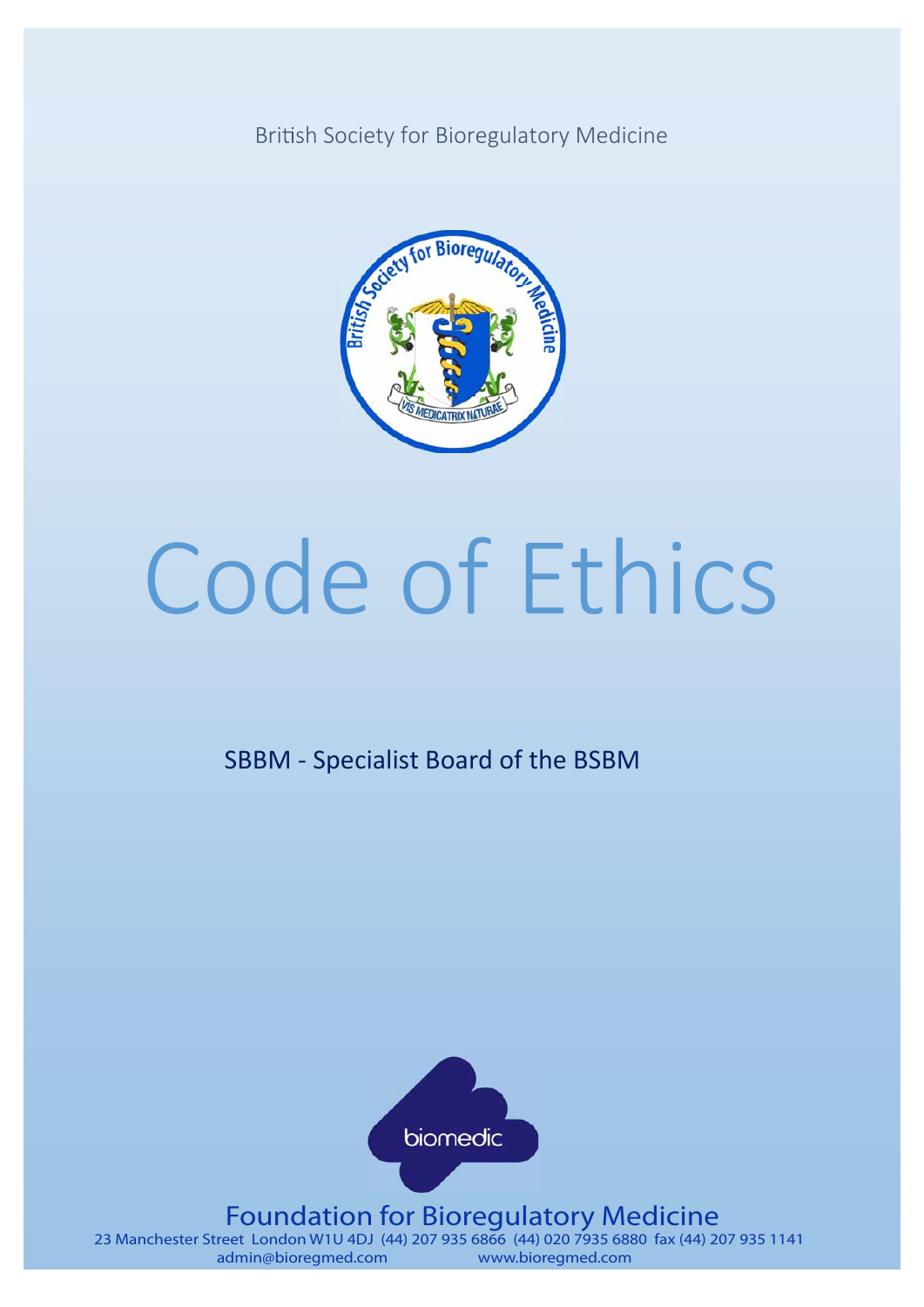

### Code of Ethics and Conduct

# Rety for Bioregular

The medical profession has long subscribed to a body of ethical statements developed primarily for the benefit of the patient. As a member of this profession, a bioregulatory physician must recognize responsibility to patients first and foremost, as well as to society, to other health professionals, and to self. The following Principles adopted by the British Society/Association of Bioregulatory Medicine®, are not laws, but standards of conduct for our memberships that define the essentials of honourable and ethical behaviour for Bioregulatory practitioner in clinical settings with patients.

#### Aims and Objectives

The Society (Association) main objective is to develop and educate medical practitioners, set up training standards, and provide public protection by setting and enforcing Code of Ethics for the members of the Association who provide health care in the medical field of Bioregulatory medicine.

The Bioregulatory medicine is a new medical paradigm that builds on the strengths of Hippocratic medicine and align it with a 21st Century quantum awareness and system biology as a new platform of disease. This medicine is based on the supporting auto-regulatory (homeostasis) processes of Health and inducement of disease reversal and NOT providing active pharmacology or invasive treatment or a treatment of a particular disease.

Society promotes a Dynamic Model of health, viewing Disease as a process in time, aiming to reverse it back to the early formative stages and focuses on health Prevention.

Society's aim is to create a new methodology in a field of chronic, degenerative and preventative health in order to bring in scientific paradigm shift in medicine, by integration of system biology, quantum physics and human electrophysiology with conventional pathophysiology and biochemistry.

The Bioregulatory protocols are devised with objective to prevention (preventative medicine) and curative as a new public health needs of modern times.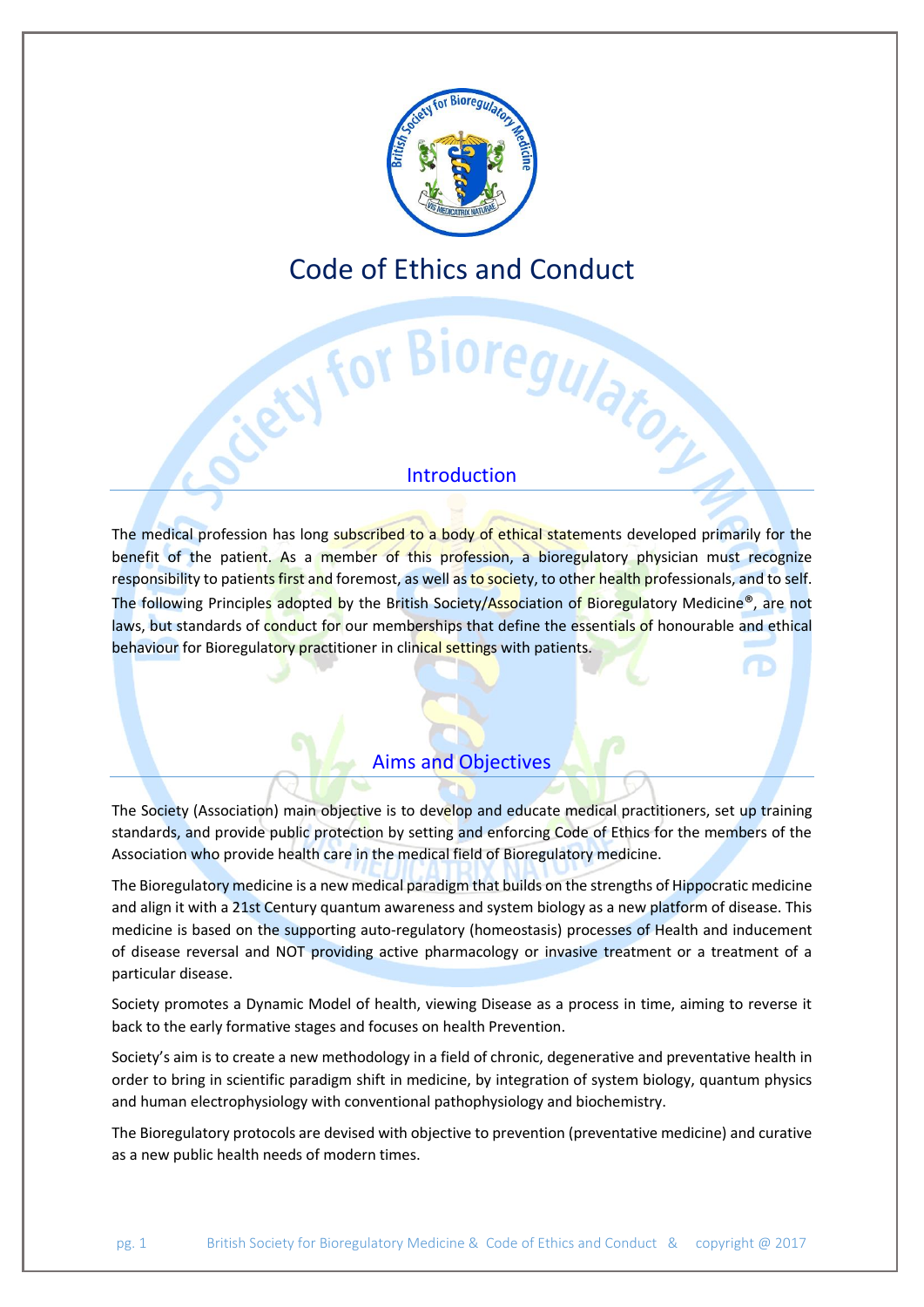The Society would organise courses and education in the field ensuring efficacious and safe, evidence based medicine in this field. The goals will be achieved by continual training in Bioregulatory medicine and its clinical modalities, as well as keeping register ensuring abiding to Code of Ethics, and adequate level of the Specialist Training thus providing quality and safe health care practicing in this field.

Society aim and objectives are:

i. to invite medical colleagues to share these principles and to **democratise medicine** by taking a more humanistic approach and apply **Systems medicine** in clinical practice

ii. to empower patients to take proactive role (self-help) in their health and **prevention**

iii. to create a medical paradigm based on **Homeostatic medical model** known as a Bioregulatory Medicine

iv. to define and establish **Training Competencies** and modalities and principles of the Bioregulatory Medicine

v. to create specialisation and **continual medical education** in the field of the Bioregulatory Medicine

vi. to create **membership register** of the qualified practitioners in Bioregulatory medicine and maintain safe and good practice

vii. to set up and continually develop, in accordance with society changes, the '**Code of Ethics'** for association memberships.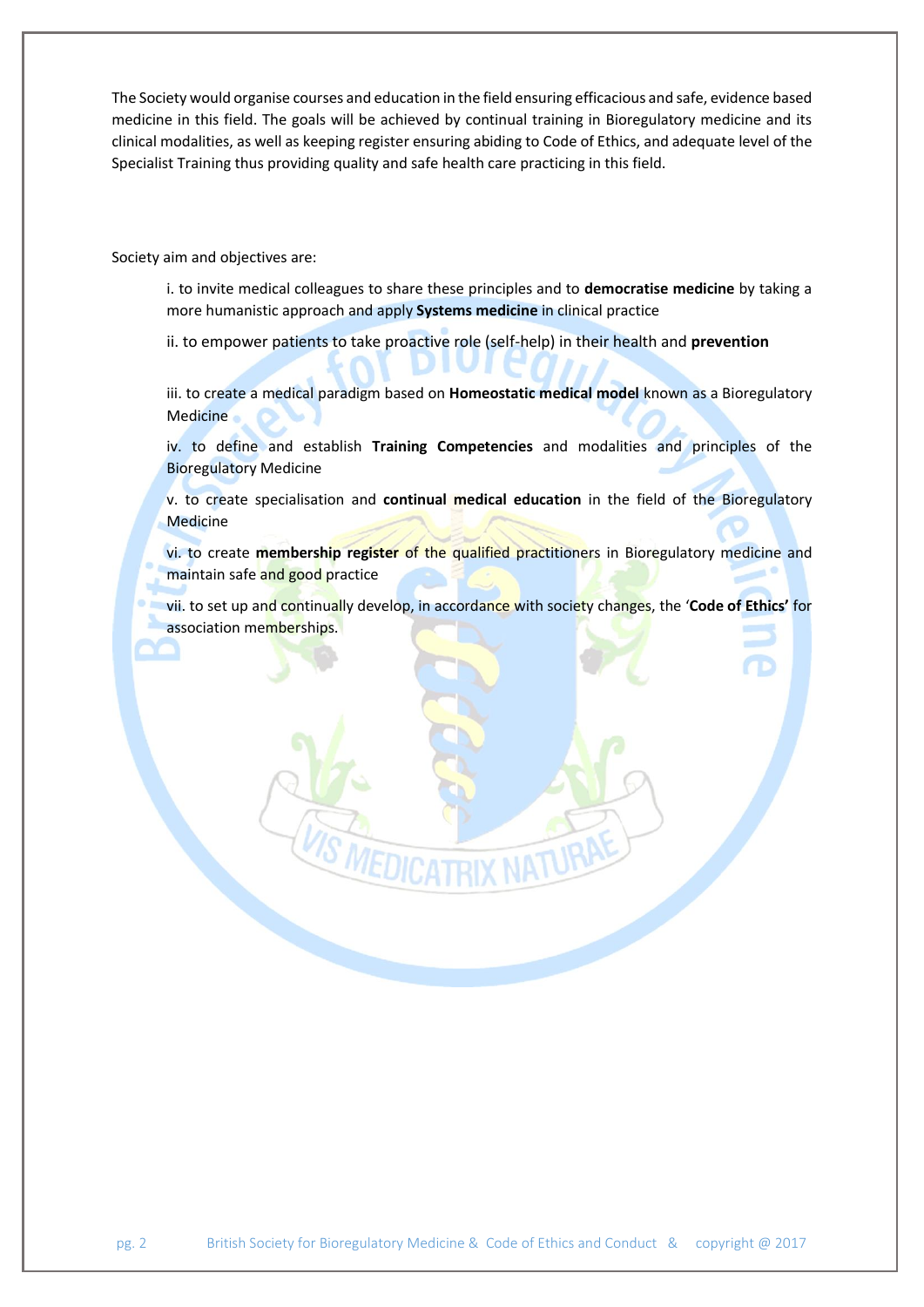#### Code of Ethics and Conduct for BSBM members

Society members are obliged to adhere to following Code of Ethics:

i. a Bioregulatory practitioner (physician) shall be dedicated to providing competent medical care, with compassion and respect for human dignity and rights.

ii. a Bioregulatory practitioner shall uphold the standards of professionalism, be honest in all professional interactions, and strive to report physicians deficient in character or competence, or engaging in fraud or deception, to appropriate entities.

iii. a Bioregulatory practitioner shall respect the law and also recognize a responsibility to seek changes in those requirements which are contrary to the best interests of the patient.

iv. a Bioregulatory practitioner shall respect the rights of patients, colleagues, and other health professionals, and shall safeguard patient confidences and privacy within the constraints of the law.

v. a Bioregulatory practitioner shall continue to study, apply, and advance scientific knowledge, maintain a commitment to medical education, make relevant information available to patients, colleagues, and the public, obtain consultation, and use the talents of other health professionals when indicated.

vi. a Bioregulatory practitioner shall, in the provision of appropriate patient care, except in emergencies, be free to choose whom to serve, with whom to associate, and the environment in which to provide medical care.

vii. a Bioregulatory practitioner shall recognize a responsibility to participate in activities contributing to the improvement of the community and the betterment of public health.

viii. a Bioregulatory practitioner shall, while caring for a patient, regard responsibility to the patient as a paramount importance.

ix. Patient physician relationship

The relationship between a patient and a physician is based on trust, which gives rise to physicians' ethical responsibility to place patients' welfare above the physician's own selfinterest or obligations to others, to use sound medical judgment on patients' behalf, and to advocate for their patients' welfare.

x. To courtesy, respect, dignity, and timely, responsive attention to his or her needs.

xi. Physician decline to establish a patient-physician relationship in certain limited circumstances:

(a) The patient requests care that is beyond the physician's competence or moral beliefs in keeping with ethics guidance on exercise of conscience.

(b) The physician lacks the resources needed to provide safe, competent, respectful care for the individual.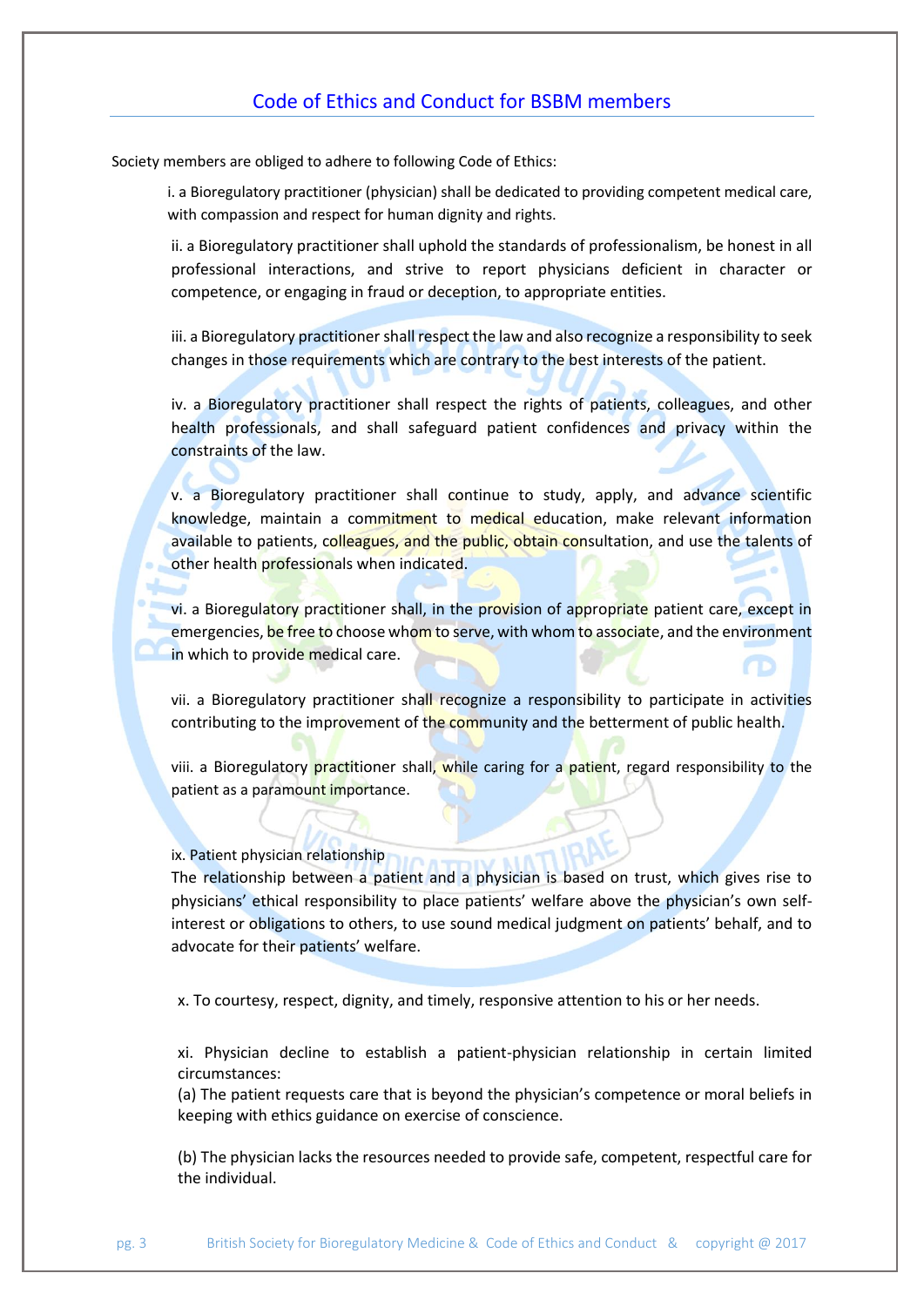#### xii. Patient Rights

(a) To receive information from their physicians and to have opportunity to discuss the benefits, risks, and costs of appropriate treatment alternatives, including the risks, benefits and costs of forgoing treatment

(b) To ask questions about their health status or recommended treatment when they do not fully understand what has been described and to have their questions answered.

(c) To make decisions about the care the physician recommends and to have those decisions respected.

(d) To have the physician and other staff respect the patient's privacy and confidentiality.

(e) To obtain copies or summaries of their medical records.

(f) To obtain a second opinion and work jointly with other medical practitioners, with patient approval and respect their wish of such cooperative team treatment(s)..

(g) To be advised of any conflicts of interest their physician may have in respect to their care.

#### xiii. Informed Consent

Informed consent to medical treatment is fundamental in both ethics and law. Patients have the right to receive information and ask questions about recommended treatments so that they can make well-considered decisions about care.

In seeking a patient's informed consent (or the consent of the patient's surrogate if the patient lacks decision-making capacity or declines to participate in making decisions), physicians should:

(a) Assess the patient's ability to understand relevant medical information and the implications of treatment alternatives and to make an independent, voluntary decision.

(b) Present relevant information accurately and sensitively, in keeping with the patient's preferences for receiving medical information. The physician should include information about:

-the diagnosis (when known);

-the nature and purpose of recommended interventions;

-the burdens, risks, and expected benefits of all options, including forgoing treatment. -Document the informed consent conversation and the patient's (or surrogate's) decision in the medical record in some manner.

xiv. Use of Homeostasis (bioregulation) in Clinical Practice

A bioregulatory medical treatment may use a placebo such as homeopathy or balancing homeostatic systems by nutritional or supplemental means that the physician believes has no specific pharmacological effect but rather supportive homeostatic ones.

The use of placebo or homeostasis support, when consistent with good medical care, is distinct from interventions that lack scientific foundation. Such approach may still be effective if the patient knows it will be used but cannot identify it and does not know the precise timing of its use.

Physicians may use homeostatic methodology only if they:

(a) Enlist the patient's cooperation. The physician should explain that it can be possible to achieve a better understanding of the medical condition by evaluating the effects of different medications.

(b) Obtain the patient's general consent to administer a bioregulatory treatment(s).

pg. 4 British Society for Bioregulatory Medicine & Code of Ethics and Conduct & copyright @ 2017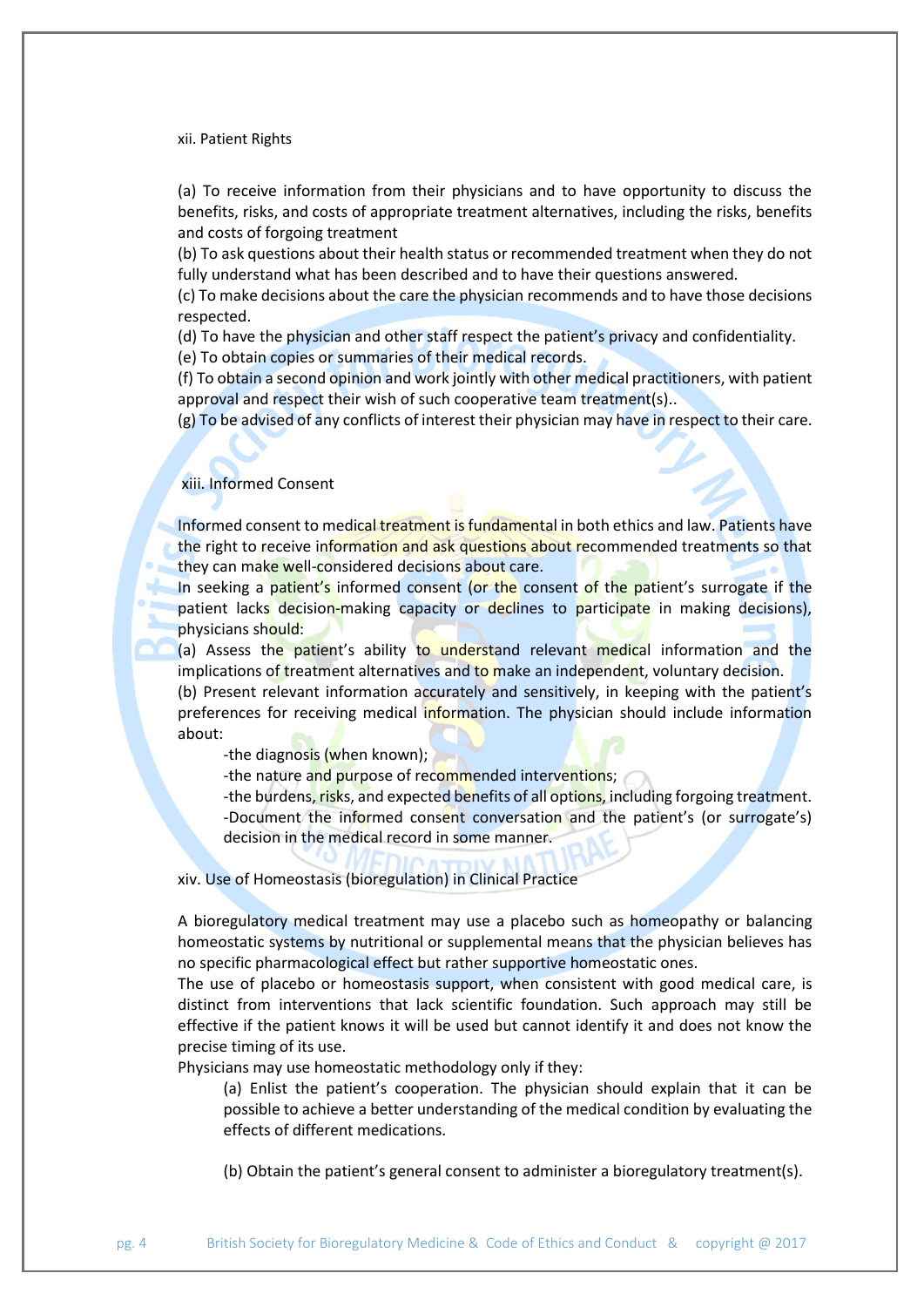(c) The physician does not need to identify precisely when the bioregulatory treatments will be administered. In this way, the physician respects the patient autonomy and fosters a trusting relationship, while the patient may still benefit from the bioregulatory effect.

(d) Physicians can produce a placebo-like effect through the skilful use of reassurance and psychotherapeutical work on general consciousness and self awareness on behalf of patients as an integral methodology in Bioregulatory medicine.

(e) Encouragement, thereby building respect and trust, promoting the patientphysician relationship, and improving health outcomes.

xv. Paediatric Decision Making

Decisions for paediatric patients usually involve a three-way relationship among the minor patient, the patient's parents or guardian, and the physician.

Although children who are emancipated may consent to care on their own behalf, in general, children below the age of majority are not considered to have the capacity to make health care decisions on their own, rather, parents or guardians are expected, and authorized, to provide or decline permission for treatment for minor patients.

Decisions for paediatric patients should be based on the child's best interest, which is determined by weighing many factors, including effectiveness of appropriate medical therapies and in the best interest of the child, the wishes of the parents/guardian should generally receive preference.

For health care decisions involving minor patients, physicians should:

(a) Involve all **patients** in decision making at a developmentally appropriate level.

(b) Base recommendations for treatment on the likely benefit to the patient, taking into the effectiveness of treatment, risks of additional suffering with and without treatment, available alternatives, and overall prognosis.

xvi. Privacy in Health Care

Patient privacy encompasses a number of aspects, including personal space (physical privacy), personal data (informational privacy), personal choices including cultural and religious affiliations (decisional privacy), and personal relationships with family members and other intimates (associational privacy).

Physicians must seek to protect patient privacy in all settings to the greatest extent possible and should:

(a) Minimize intrusion on privacy when the patient's privacy must be balanced against other factors.

(b) Inform the patient when there has been a significant infringement on privacy of which the patient would otherwise not be aware.

(c) Be mindful that individual patients may have special concerns about privacy in any or all of these areas.

#### xvii. Confidentiality

Patients need to be able to trust that physicians will protect information shared in confidence. They should feel free to fully disclose sensitive personal information to enable their physician to most effectively provide needed services. Physicians in turn have an ethical obligation to preserve the confidentiality of information gathered in association with the care of the patient.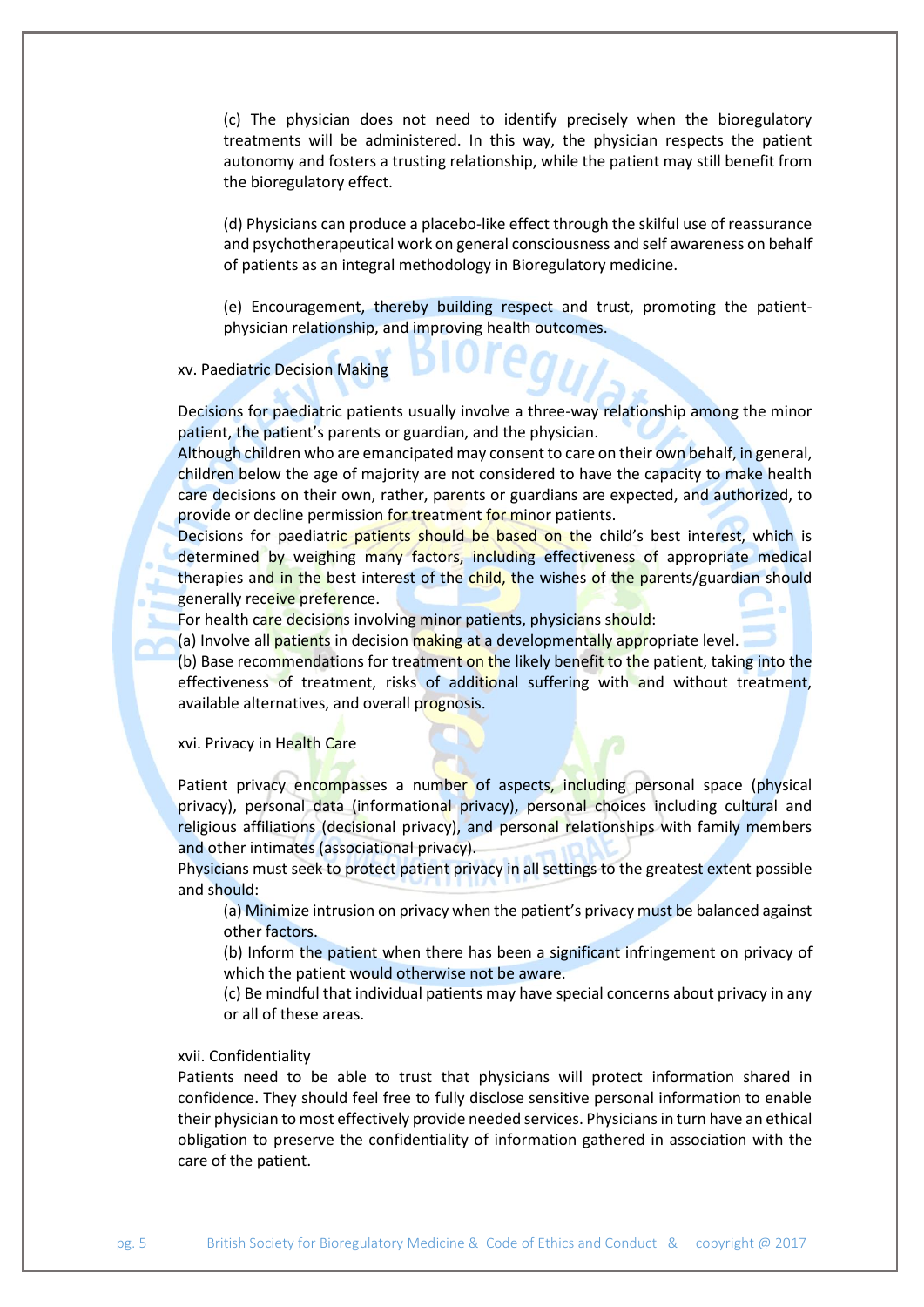In general, patients are entitled to decide whether and to whom their personal health information is disclosed. However, specific consent is not required in all situations. When disclosing patients' personal health information, physicians should:

(a) Restrict disclosure to the minimum necessary information; and

(b) Notify the patient of the disclosure, when feasible.

Physicians may disclose personal health information without the specific consent of the patient (or authorized surrogate when the patient lacks decision-making capacity):

(c) To other health care personnel for purposes of providing care or for health care operations; or

(d) To appropriate authorities when disclosure is required by law.

xviii. Terminally ill patient Care Planning

The health care planning for terminal or near terminal or patient with degenerative conditions is to support patient self-determination, facilitate decision making, and promote better care at the end of life.

Discussing with patients what they would want if recovery from illness or injury is improbable and encouraging patients to share their views with their families or other intimates. Physicians must recognize, however that patients and families approach decision making in many different ways and should be sensitive to each patient's individual situations and preferences when broaching discussion of planning for care at the end of life

(a) Encourage all patients to:

(i) think about their values and perspectives on quality of life, including any preferences they may have about specific medical interventions (

(ii) identify someone they would want to have make decisions on their behalf if they did not have decision-making capacity;

(iii) make their views known to their designated surrogate and to family members or intimates.

 (b) Be prepared to answer questions about advance care planning, to help patients formulate their views, and to help them articulate their preferences for care. Physicians should also be prepared to refer patients to additional resources for further information and guidance if appropriate.

(d) Patient values, preferences for treatment, and designation of surrogate decision maker should be included in the notes to be used as guidance when the patient is unable to express his or her own decisions.

#### xix. Involvement in Research

Physician researchers share their responsibility for the ethical conduct of research with the institution that carries out research. Institutions have an obligation to oversee the design, conduct, and dissemination of research to ensure that scientific, ethical, and legal standards are upheld. Institutional review boards (IRBs) as well as individual investigators should ensure that each participant has been appropriately informed and has given voluntary consent.

To fulfil these obligations, individually, physicians who are involved in research should:

(a) Participate only in those studies for which they have relevant expertise.

(b) Ensure that voluntary consent has been obtained from each participant or from the participant's legally authorized representative if the participant lacks the capacity to consent, in keeping with ethics guidance.

This requires that:

(i) prospective participants receive the information they need to make wellconsidered decisions, including informing them about the nature of the research and potential harms involved;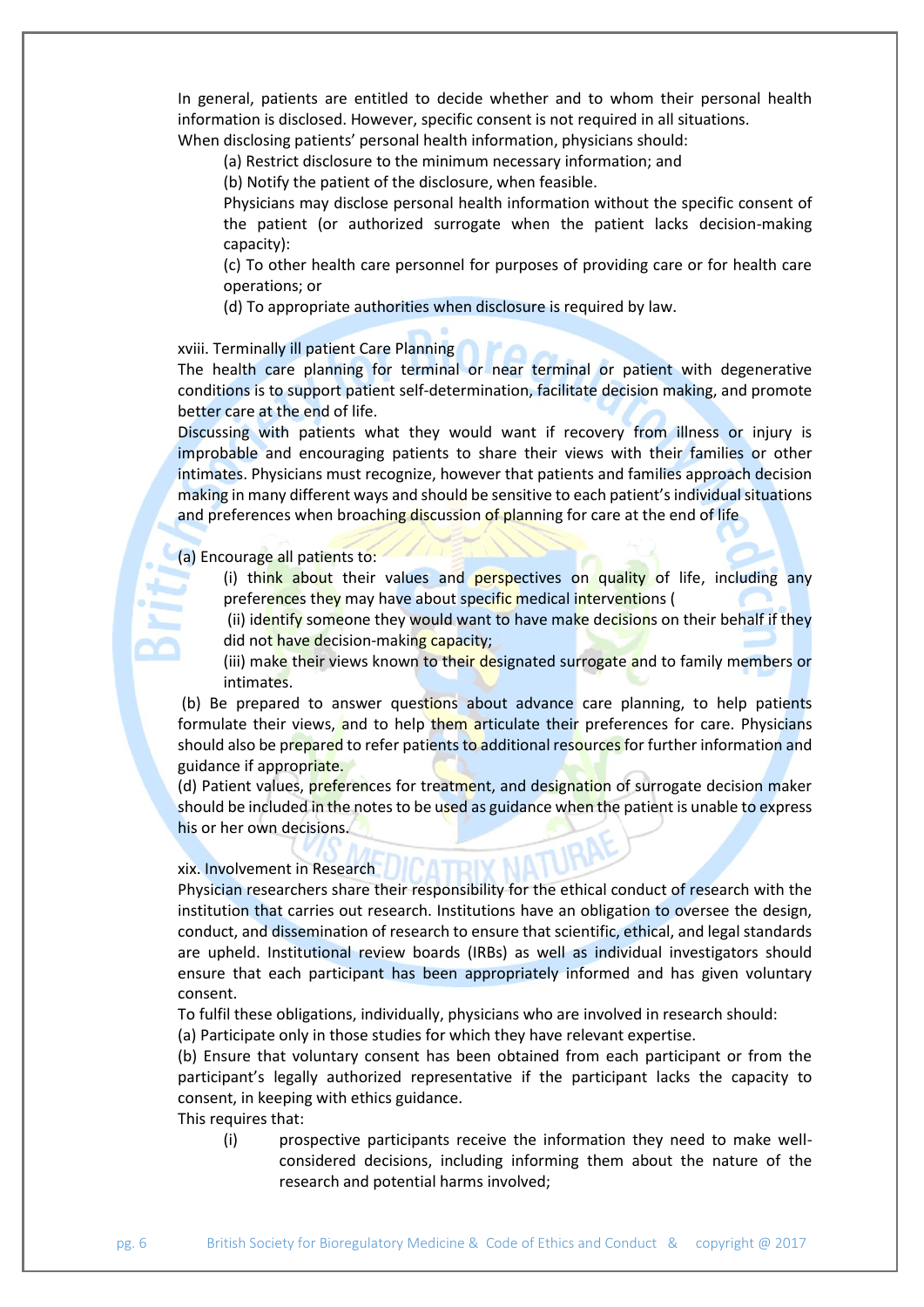(ii) physicians make all reasonable efforts to ensure that participants understand the research is not intended to benefit them individually.

#### xx. Patient Safety

In case of an error in administer treatment open communication is fundamental to the trust that underlies the patient-physician relationship. Physicians have an obligation to deal honestly with patients at all times, in addition to their obligation to promote patient welfare and safety.

Disclose the occurrence of the error, explain the nature of the (potential) harm, and provide the information needed to enable the patient to make informed decisions about future medical care.

Both as individuals and collectively as a profession, physicians should:

(a) Support a positive culture of patient safety, including compassion for peers who have been involved in a medical error.

(b) Enhance patient safety by studying the circumstances surrounding medical error. A legally protected review process is essential for reducing health care errors and preventing patient harm.

(c) Establish and participate fully in effective, confidential, protected mechanisms for reporting medical errors.

(d) Participate in developing means for objective review and analysis of medical errors.

#### xxi. Romantic or intimate Relationships with Patients

Romantic interactions between physicians and patients that occur concurrently with the patient physician relationship are unethical. Such interactions detract from the goals of the patient-physician relationship and may exploit the vulnerability of the patient, compromise the physician's ability to make objective judgments about the patient's health care, and ultimately be detrimental to the patient's wellbeing. A physician must terminate the patientphysician relationship before initiating a dating, romantic, or sexual relationship with a patient.

Likewise, sexual or romantic relationships between a physician and a former patient may be unduly influenced by the previous physician-patient relationship. Sexual or romantic relationships with former patients are unethical if the physician uses or exploits trust, knowledge, emotions, or influence derived from the previous professional relationship, or if a romantic relationship would otherwise foreseeably harm the individual. In keeping with a physician's ethical obligations to avoid inappropriate behaviour, a physician who has reason to believe that nonsexual, nonclinical contact with a patient may be perceived as or may lead to romantic or sexual contact should avoid such contact.

#### xxii. Sexual Harassment in the Practice of Medicine

Sexual harassment can be defined as unwelcome sexual advances, requests for sexual favours, and other verbal or physical conduct of a sexual nature. Sexual harassment in the practice of medicine is unethical. Sexual harassment exploits inequalities in status and power, abuses the rights and trust of those who are subjected to such conduct; interferes with an individual's work performance, and may influence or be perceived as influencing professional advancement in a manner unrelated to clinical or academic performance harm professional working relationships, and create an intimidating or hostile work environment; and is likely to jeopardize patient care. Sexual relationships between medical supervisors and trainees are not acceptable, even if consensual. The supervisory role should be eliminated if the parties wish to pursue their relationship. Physicians should promote and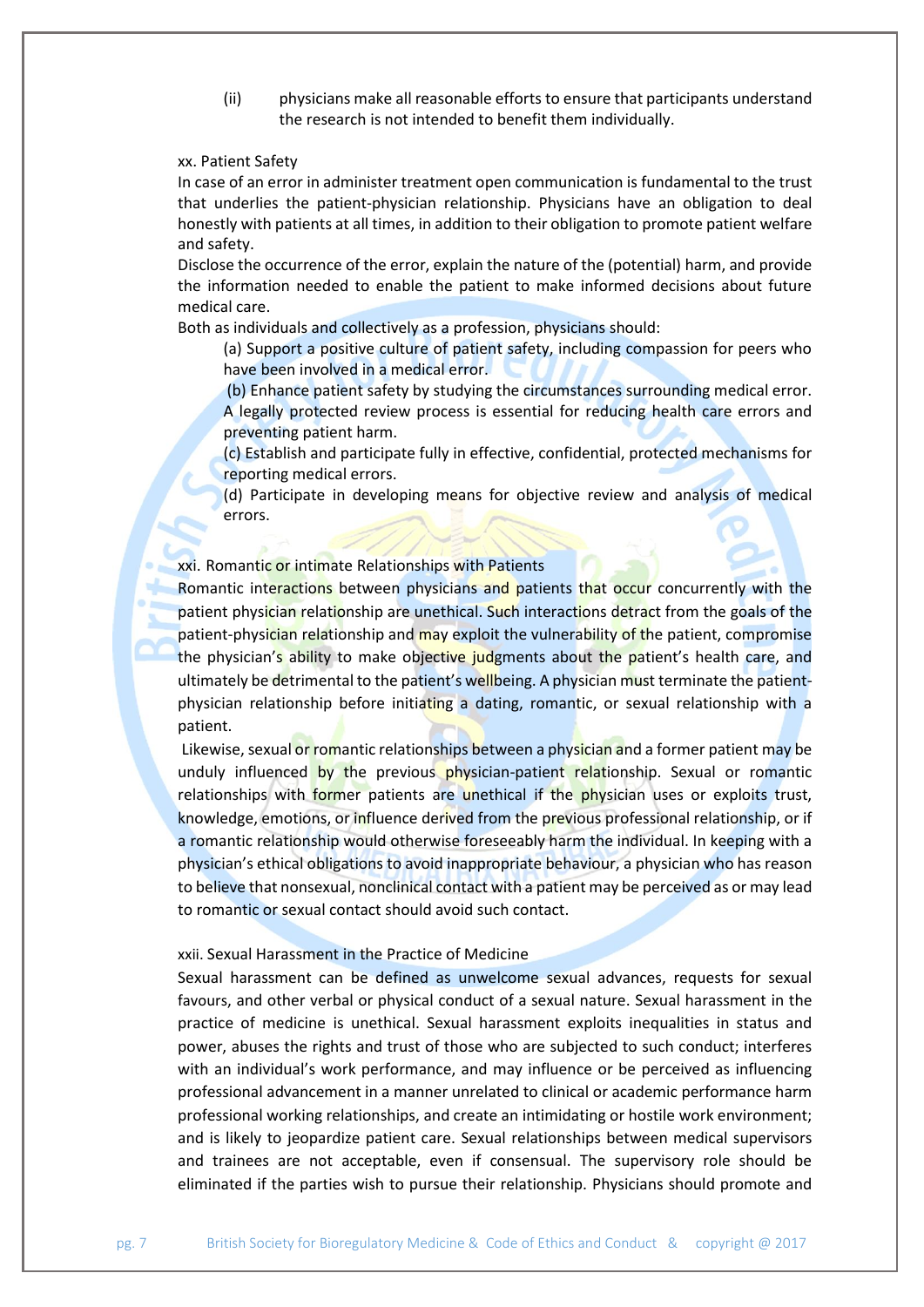adhere to strict sexual harassment policies in medical workplaces. Physicians who participate in grievance committees should be broadly representative with respect to gender identity or sexual orientation, profession, and employment status, have the power to enforce harassment policies, and be accessible to the persons they are meant to serve.

#### xxiii. Student at teaching or training clinic

Having contact with patients is essential for training a students, and both patients and the public benefit from the integrated care that is provided by health care teams that include medical students. However, the obligation to develop the next generation of physicians must be balanced against patients' freedom to choose from whom they receive treatment. All physicians share an obligation to ensure that patients are aware that medical students may participate in their care and have the opportunity to decline care from students.

Training physicians should:

- (a) Convey to the patient the benefits of having medical students participate in their care. Inform the patients about the identity and training status of individuals involved in care.
- (b) Residents and fellows share responsibility with physicians involved in their training to facilitate educational and patient care goals. Residents and fellows are physicians first and foremost and should always regard the interests of patients as paramount. When they are involved in patient care, residents and fellows should:
	- (i) Interact honestly with patients, including clearly identifying themselves as members of a team that is supervised
	- (ii) Participate fully in established mechanisms in their training programs and hospital systems for reporting and analysing errors.
	- (iii) Monitor their own health and level of alertness so that these factors do not compromise their ability to care for patients safely.
	- (iv) Address patient refusal of care from a resident or fellow.
	- (v) Provide residents and fellows with appropriate faculty supervision and availability of faculty consultants.

#### **Summary**

The Society seeks to bring some of the best educators in Bioregulatory medical disciplines from around the world and make their message available in regular specialist programme and seminars, courses and conferences towards professional development.

The Society is a non-profit association with membership and educational programme fees re-invested in various ways to promote the aims and objectives.

Members entitlement and obligations are:

(a) Members are entitled to add to the name members initials: **MBSBM** (Member of **British** Society for Bioregulatory medicine, as a specialist register in the field. The members are also a part of the International membership by International Society of Bioregulatory Medicine.

(b) Register of **Members/Consultant** and/or **Fellowships** of the Society

(c) Membership of the Society is open for Medical Practitioners who are practicing systems Bioregulatory Medicine are to abide by the following codes of practice regulated by the (iii.)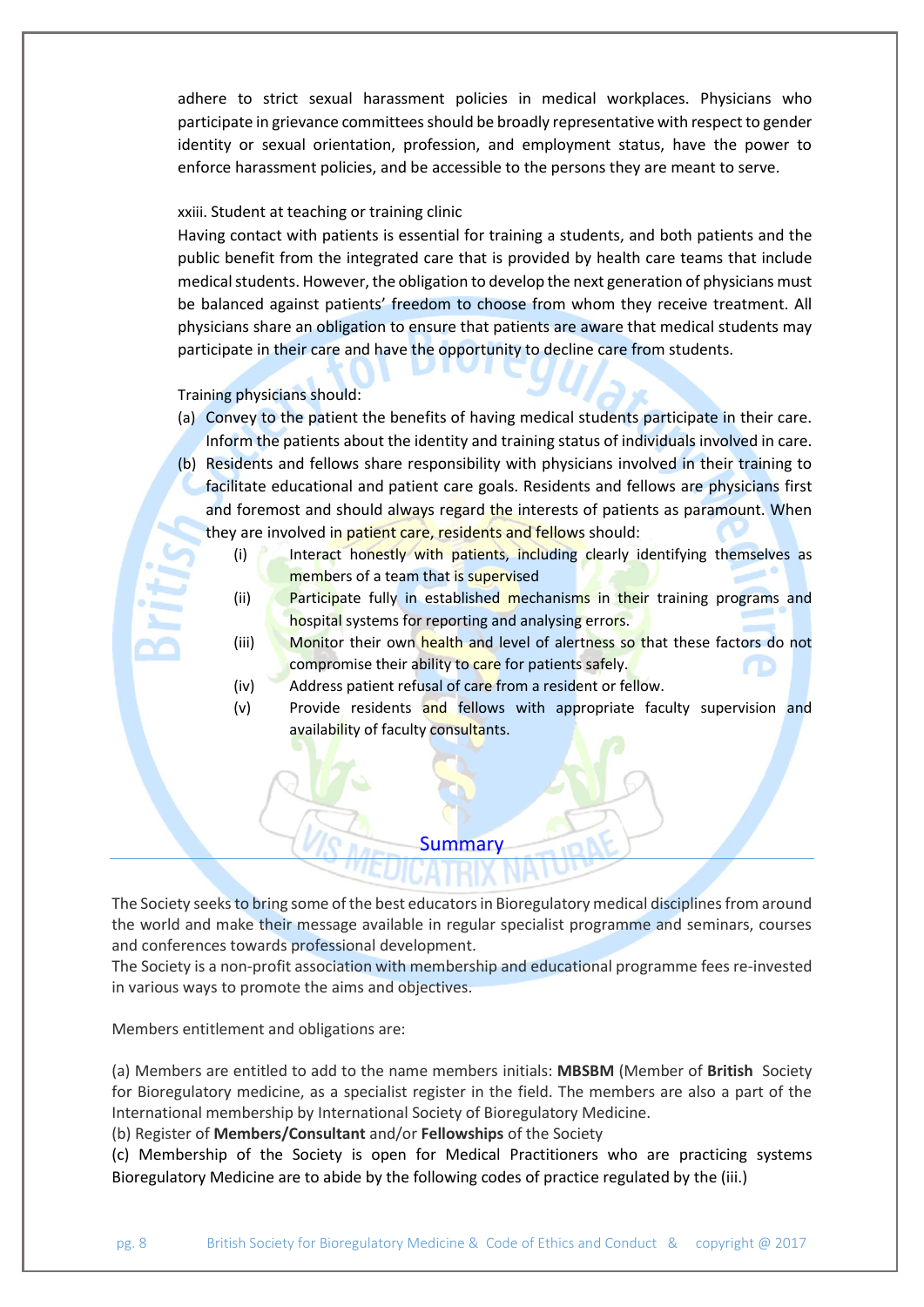- i. **Training Standards and Competencies** and
- ii. **Code of Ethics and Conduct**
- iii. regulating body of the BSBM - **Society Specialist Board** (SBBM).

Members are therefore to abide by the society **Code of Ethics and Conduct**, regarding safe, ethical and efficacious practice according to the Bioregulatory medicine practice and level of traning outlined and updated by the SBBM as outlined in continually updated booklet of the Training Standards and Competencies.

Members' obligation and benefits as a member are:

i. to abide by **the 'Code of Ethics and Conduct'** and **'Association Constitution'.**

ii. to belong to the Society a **Specialist register** in the field of Bioregulatory medicine in case of active medical practice and have adequate **practitioners insurance** approved by the BSBM

iii. to belong to other form of membership such as affiliated/associated or general membership in case of non practicing physician

iv. **Associate membership** is available for medical and students of biochemical studies v. belonging to a fast growing network of like-minded healthcare practitioners

committed to the same goals in **UK** and other countries

vi. opportunities for a forum for clinical exchange

vii. a listing on the Society website which will allow promotion of your clinic as people will be able to contact you directly, or will be able to use the client referral service

viii. Continually attend a CPD seminars and courses and learn about new, evidence-based, clinically effective natural medicines and submit minimum of 30 CPD points in one calendar year, or 150 points in a period of not less than five years.

ix. a notifications of early bird specials for seminars, phone links/webinars and workshops x. an access to valuable resources and

xi. a regular invitations to CPD seminars, as well as International events and courses xii. an access the latest evidenced-based research information and clinical studies xiii. regular ISBM newsletter

xiv. the opportunity to learn and write about, teach and be consulted on Bioregulatory Medicine

xv. an annual Bioregulatory Conferences

#### **Consultants**

.

Consultant with the ISBM is open by invitation to medical practitioners with a record of high level clinical work in the field of Bioregulatory Medicine. The status of Consultant of Bioregulatory Medicine is the highest level of practical work with patients and highest results in the Clinical Practice of Bioregulatory Medicine.

Consultant in the BM is awarded at a discretion, by the Specialist Board for Bioregulatory Medicine (SBBM), as a result of continued successful practice and a minimum of ten years clinical experience in the field corroborated by two colleagues and patients' letters of recommendation.

#### Fellowship

For those who are experienced and renowned specialist in the Bioregulatory medicine we have a provision of a British Society **fellowship** to the Society. Fellowship is open for members with proven record of the highest level of professional achievements in medicine and health care.

Full Fellowship with the BSBM is open by invitation to those with a record of education, research and to those with a general contribution towards the development of Systems Medicine.